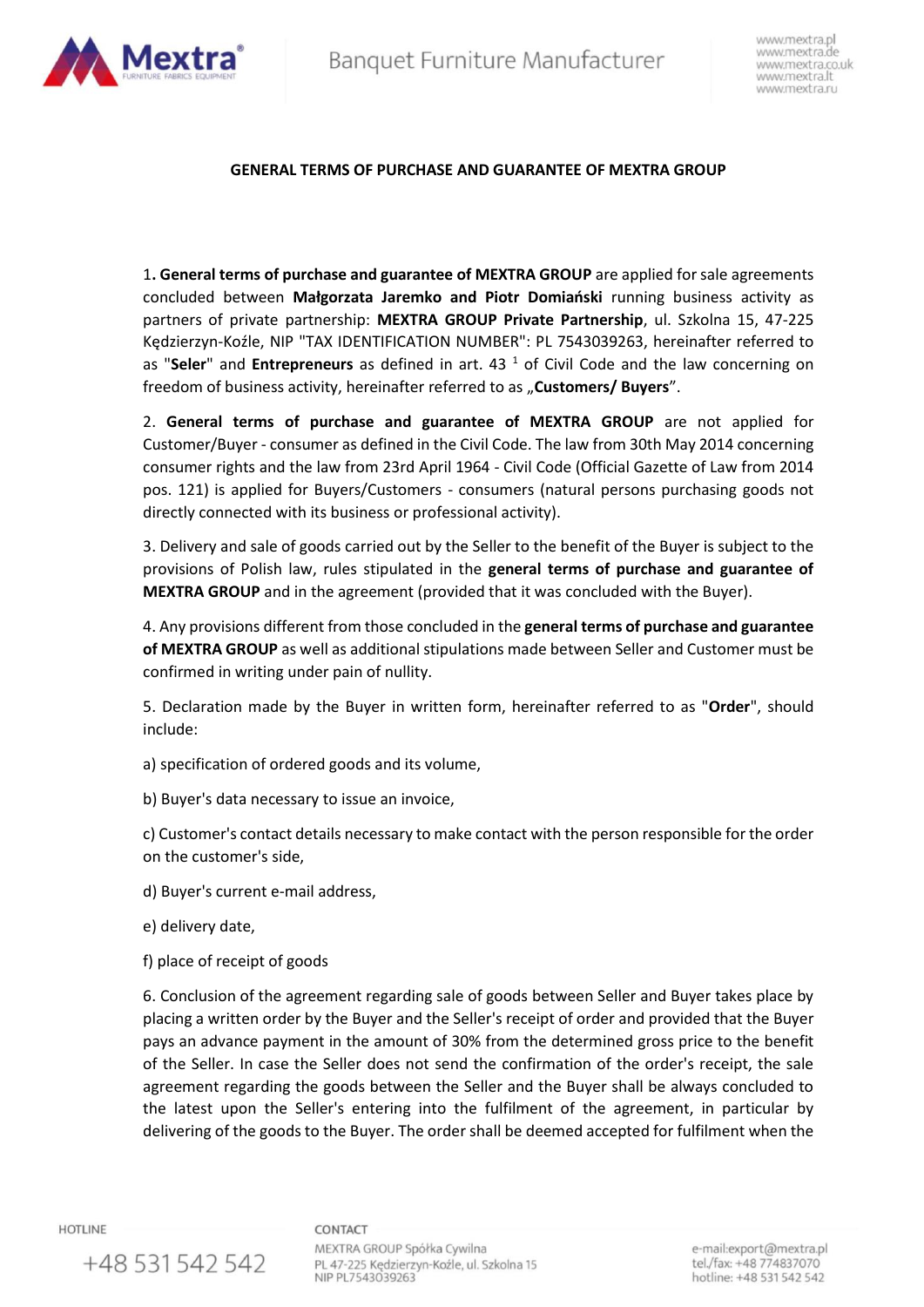

Buyer is sent the written confirmation regarding receipt of order to by the Seller through one of the ways given below:

a) exchange of electronic correspondence between Seller and Buyer,

b) by letter.

7. If the Customer remains in long-standing business relationships with the Seller, he is obliged to immediately notify the Seller in the written form about every change regarding address of his seat, place of business, email address and correspondence address. Lack of such notification means that services carried out into addresses indicated in the order are considered to be effective.

8. **General terms of purchase and guarantee of MEXTRA GROU**P are considered to be accepted by the Customer in the moment when the Buyer makes a purchase of the goods from the Seller.

9. As a result of concluding the agreement, the Seller is obliged to hand over the goods, and the Buyer to collect the goods and to pay the price within the specified date.

10. The basis regarding determination of the price and the Seller's remuneration is the Seller's offer, valid on the day of confirmation regarding the acceptance of order by the Seller, whereby the prices and remuneration indicated in the offer are expressed as net amounts and gross amounts. The Seller reserves the right to change the offer, whose validity is being verified in the moment the order is accepted. Date the pricelist comes into force is the day when previously binding pricelist becomes invalid.

11. Payment of the price and remuneration occurs in the way, that within 14 days time since the moment when the Seller confirmed the receipt of order, the Buyer is obliged to pay the advance payment in the amount of 30% from the determined gross price. The payment shall occur on the basis of pro-forma invoice sent via electronic mail to the email address, given by the Customer in the order.

12. Payment of the advance payment should be made by the Buyer into the bank account of the Seller indicated on the pro-forma invoice, with the indication of payment title.

13. The remaining part of the price shall be paid in cash to the Seller or with the help of money transfer to the bank account of the Seller before the purchased goods are released to the Buyer. Within the 7 days time from the delivery confirmed with the acceptance protocol regarding the remaining part of the price, the Seller shall send the invoice to the Buyer.

14. The Buyer authorizes the Seller to issue invoices without signature.

15. In case of failure to meet the payment deadline by the Buyer, the Seller has the right to charge statutory interest for each day of the delay.

16. The Seller is also authorized to set off his financial receivables to which he is entitled against the Buyer and to make assignment of receivables held from the Buyer into freely chosen subject. Whereby the Buyer has no right, without written consent of the Seller, to suspend the payment for the ordered goods or to make any deductions.

**HOTLINE** 

+48 531 542 542

CONTACT

MEXTRA GROUP Spółka Cywilna PL 47-225 Kędzierzyn-Koźle, ul. Szkolna 15 NIP PL7543039263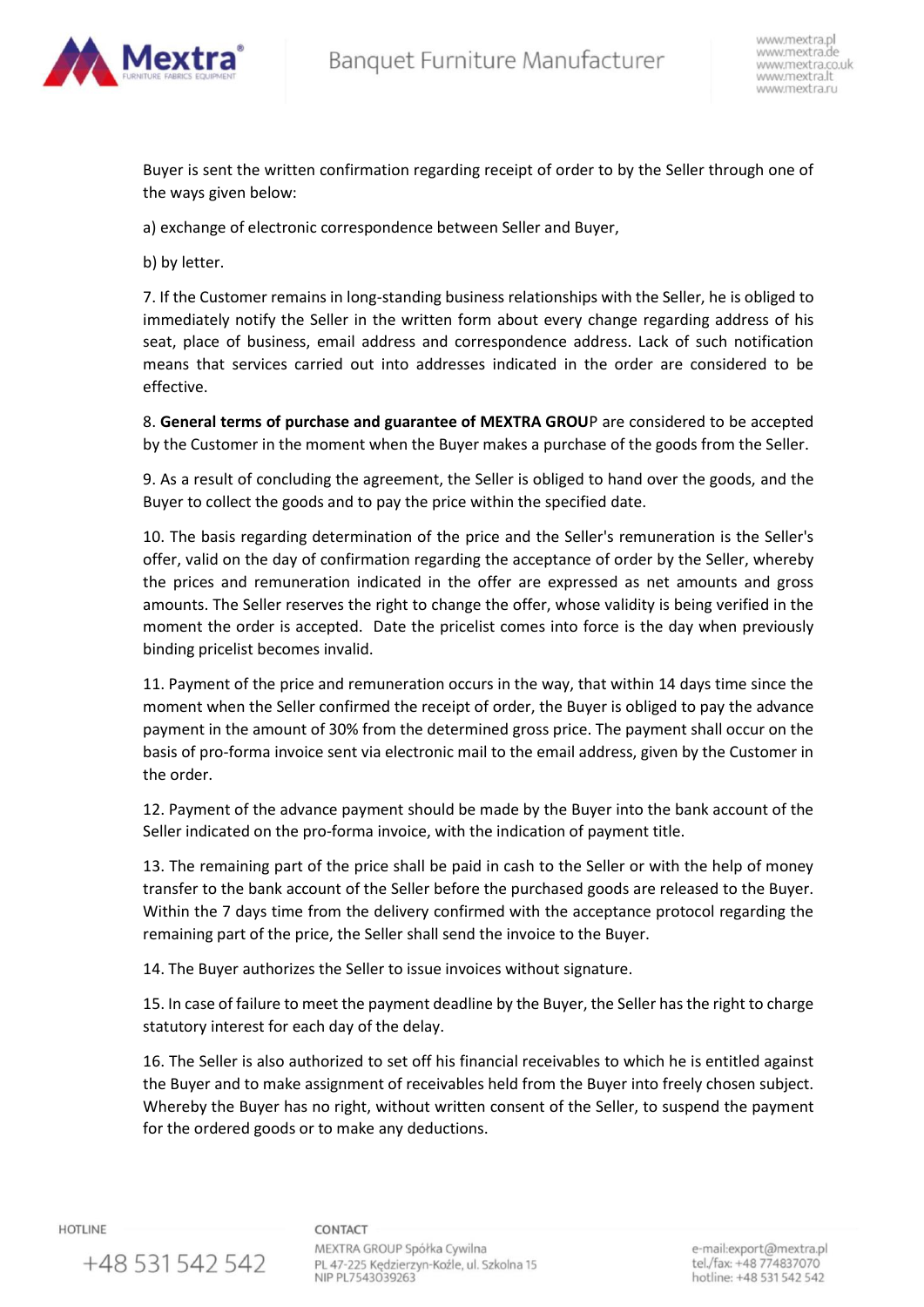

17. The Seller delivers the goods to the Buyer, at his own cost. The Seller does not guarantee that the delivered goods to the Customer are unloaded.

18. The release of goods to the Buyer by the Seller depends on the payment made by the Buyer regarding the remaining part of the price, under the terms set forth in point 15 of the **General terms of purchase and guarantee of MEXTRA GROUP** as well as on handing over a proof of payment regarding the remaining part of the price to the driver in the situation when the Buyer transferred the remaining part of the price for the purchased goods to the Seller's bank account.

19. The order realisation time period is counted from the moment the Buyer makes the advance payment. If the payment for the order is made on a business day untill 11.00 am, it is the first day of the realisation time period. If the payment for the order is made on a business day after 11.00 am, the first day of the realisation time period will be counted from the next business day.

20. The final deadline regarding execution of the order shall be each time determined by the Parties. Before the planned delivery of goods, the Seller determines with the Buyer - with the help of telephone or via electronic mail - the date and hour regarding delivery of goods.

21. If the parties do not determine other terms regarding receipt of the goods by the Customer (e.g. personal collection), the Seller according to his choice shall either deliver the goods to the Customer with the help of his own transport or shall commission it to carrier or forwarder who professionally earns his living as carrier of the goods of this type, to the place indicated by the Buyer in the order.

22. The Buyer is obliged to unload, using its own resources, the delivered goods and to ensure safe driveway for cars delivering the purchased goods. Otherwise the only possible way to collect the goods by the Buyer shall be personal collection of ordered goods from the Seller's seat or his warehouse.

23. In case of force majeure or other reasons beyond the control of the Seller, resulting in delay in the delivery of goods, the order delivery date may be prolonged by the duration of the obstruction. The Seller shall immediately inform the Buyer about the reason regarding the delay and new expected order delivery date.

24. The release of ordered goods to the Customer takes place in the moment when the goods are handed over to the carrier or forwarder. In case when the ordered goods are personally collected by the Customer or the goods are delivered by the Seller, with the help of his own transport, the release of goods to the Customer shall occur once the acceptance protocol is signed by the Customer or by the person authorized to place orders on behalf of the Customer.

25. The Seller is free of any responsibility due to shortages, changes or damages to the goods occurring during transport, carried out by the agency of carrier or forwarder. The damages of goods occurring during transport do not release the Buyer from the obligation to pay for the goods and do not authorize the Buyer to demand that the delivered goods are free of any defects or to pay the compensation for such goods.

26. At the express request of the Buyer, the Seller shall insure the transport of goods on the terms and at the Buyer's expense.

**HOTLINE** 

+48 531 542 542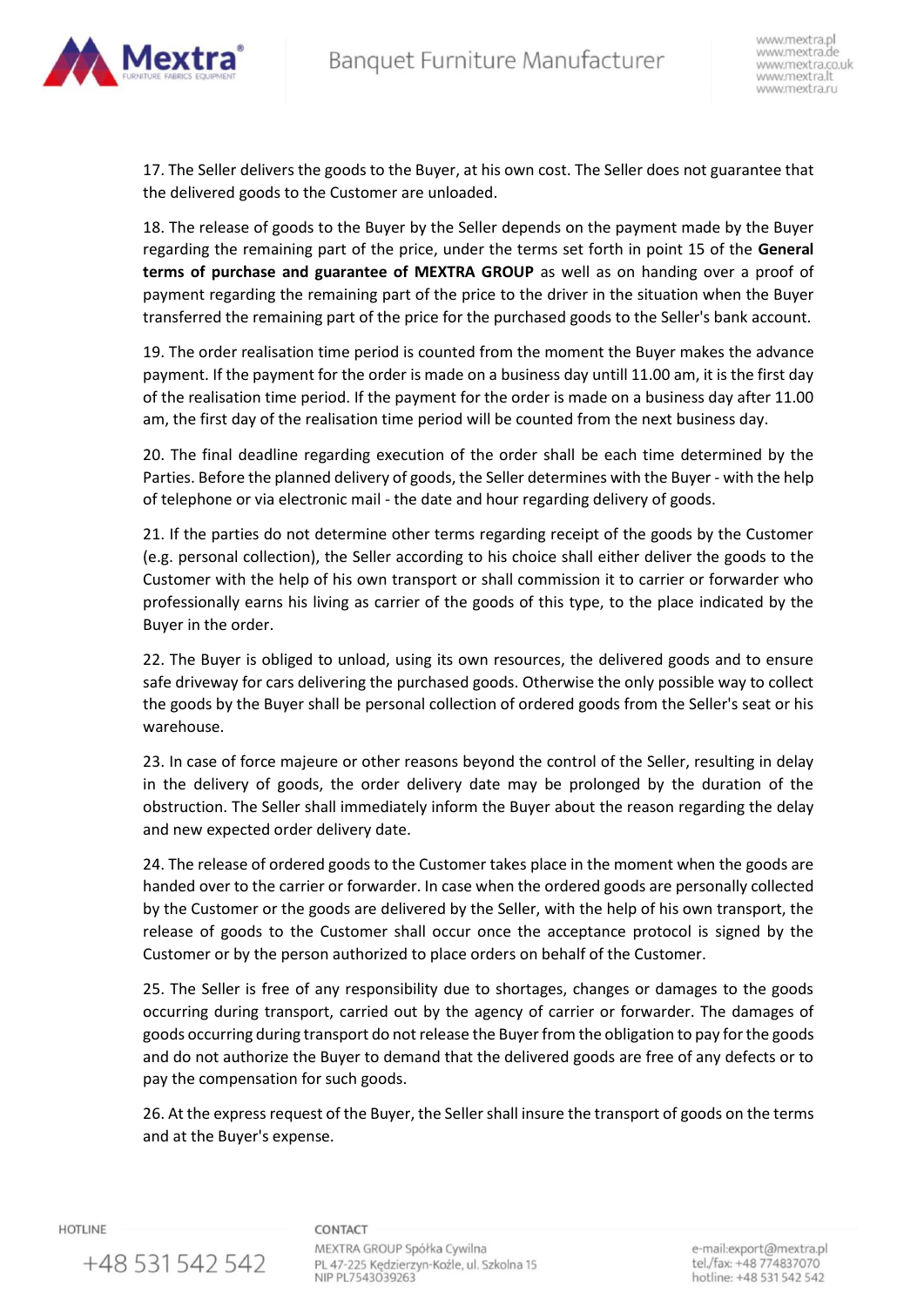

27. The Seller may carry out the delivery of goods in batches.

28. In the event of any disputes that cannot be resolved through negotiations between the Customer and the Seller, the competent court to resolve the dispute will be the court competent for the location of the Seller's headquarter.

**HOTLINE** 

+48 531 542 542

# CONTACT

MEXTRA GROUP Spółka Cywilna PL 47-225 Kędzierzyn-Koźle, ul. Szkolna 15<br>NIP PL7543039263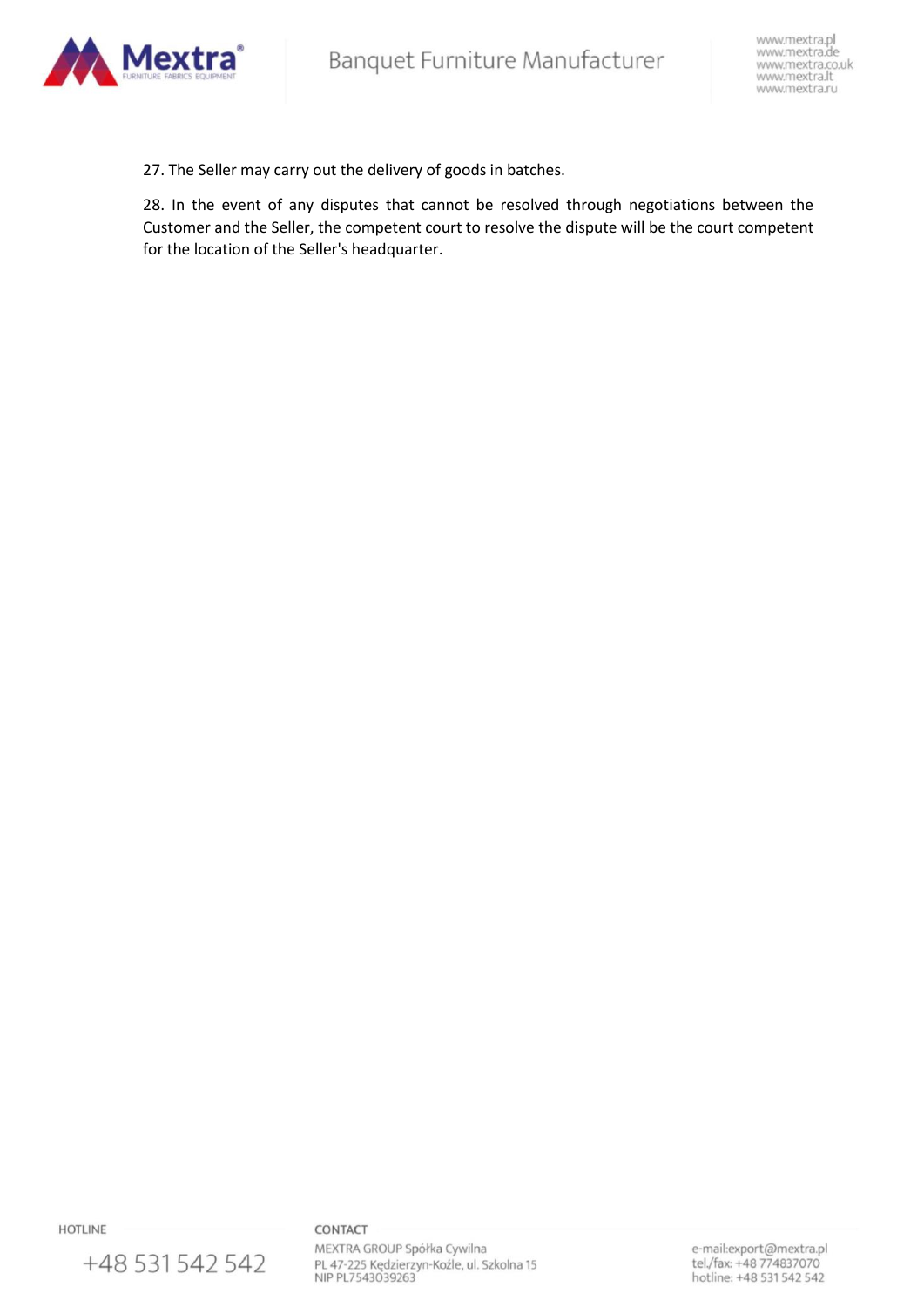Banquet Furniture Manufacturer



www.mextra.pl www.mextra.de www.mextra.co.uk www.mextra.lt www.mextra.ru

## **TERMS OF GUARANTEE FOR ENTREPRENEURS**

28. The Seller issues a guarantee to the Buyer for the sold goods in the amount of **one, two or three, four or ten years**, depending on the type of goods bought by the Customer from the Seller (point 31 **regarding General terms of purchase and guarantee of MEXTRA GROUP**). The guarantee is binding on the territory of the Republic of Poland as well as on the territory of European Union from the date the goods were released to the Buyer.

29. General terms of purchase and guarantee of MEXTRA GROUP regarding guarantee shall not be applied for goods, for which the guarantee is issued by the producer. In such case the terms of guarantee are specified by the guarantee card "certificate" enclosed to sold goods.

30. The length of guarantee period, as defined in point 29 of the **General terms of purchase and guarantee of MEXTRA GROUP,** for the individual goods of the Seller is as follows:

## **I. Banquet chairs**

- ALICANTE ST 220 3 years
- ALICANTE ST 370 3 years
- ALICANTE ST 390 3 years
- ALICANTE ST 314 3 years
- ALICANTE ST 633 3 years
- ALICANTE ST 520 3 years
- ALICANTE ST 550 3 years
- ALICANTE ST 570 3 years
- ALICANTE ST 830 3 years
- ALICANTE ST 850 3 years
- ALICANTE ST 870 3 years
- ALICANTE STF 910 3 years
- ALICANTE STF 920 3 years
- ALICANTE STF 930 3 years
- ALICANTE STF 940 3 years
- ALICANTE STF 950 3 years

+48 531 542 542

**HOTLINE**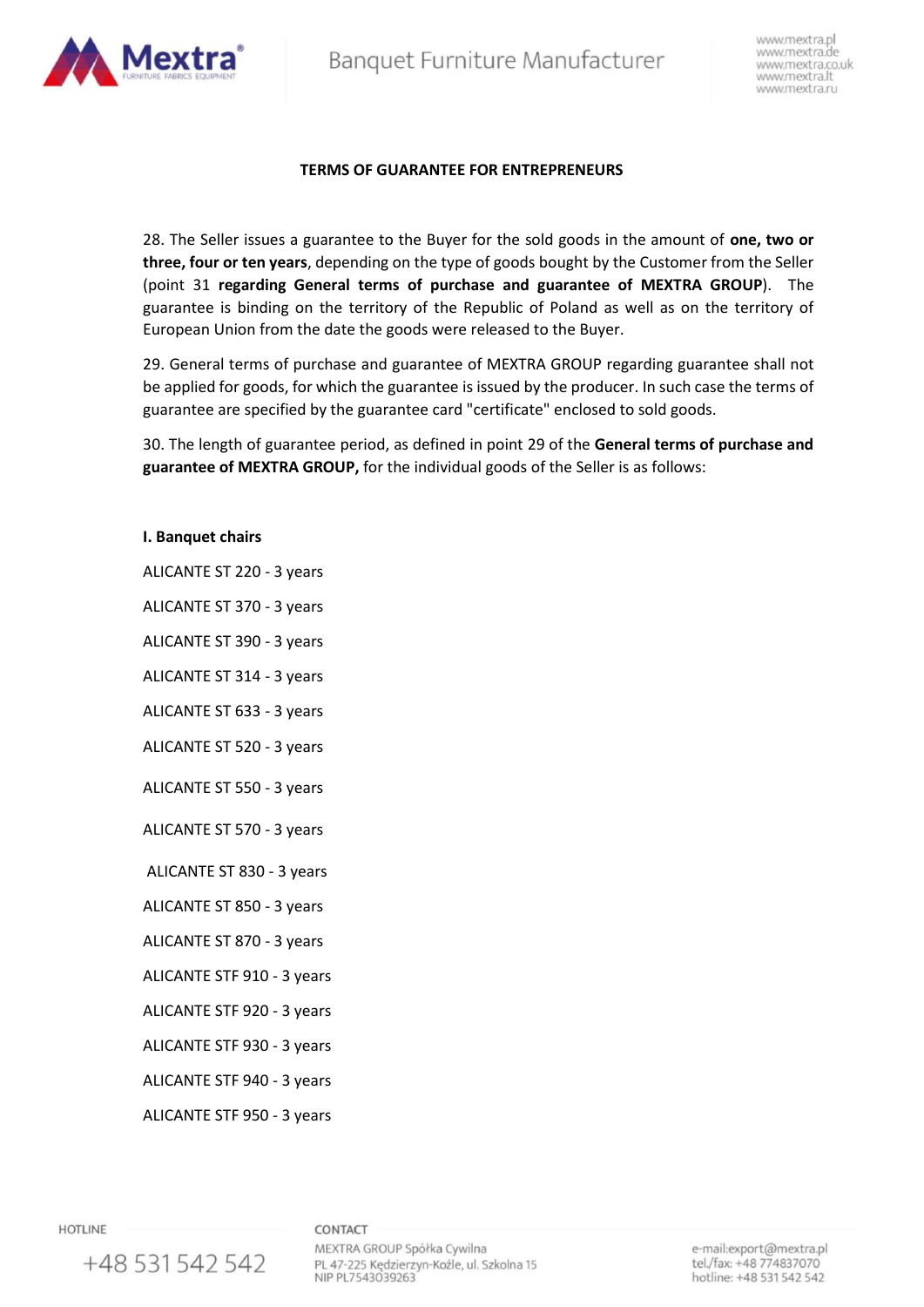# Banquet Furniture Manufacturer



www.mextra.pl www.mextra.de www.mextra.co.uk www.mextra.lt<br>www.mextra.ru

- ALICANTE STF 960 3 years
- MAESTRO 4 years
- HERMAN 2 years
- HERMAN FIRE 2 years
- JAZZ 2 years
- JAZZ FIRE 2 years
- ROCK 2 years
- BLUES 2 years
- SOUL 2 years
- ES  $100 2$  years
- ES  $120 2$  years
- ES 180 2 years
- ES  $160 2$  years
- ES  $121 2$  years
- ES  $140 2$  years
- PARTY year

# **II. Wedding chairs:**

TIFFANY (PP and PC)  $-3$  years

NAPOLEON (PP and PC) – 3 years

# **III. Banquet tables**

- H-500 4 years
- T-300 4 years
- L-100 4 years
- K-200 4 years
- HK-800 4 years
- HS-600 4 years
- EC-H 3 years
- EC-T 3 years

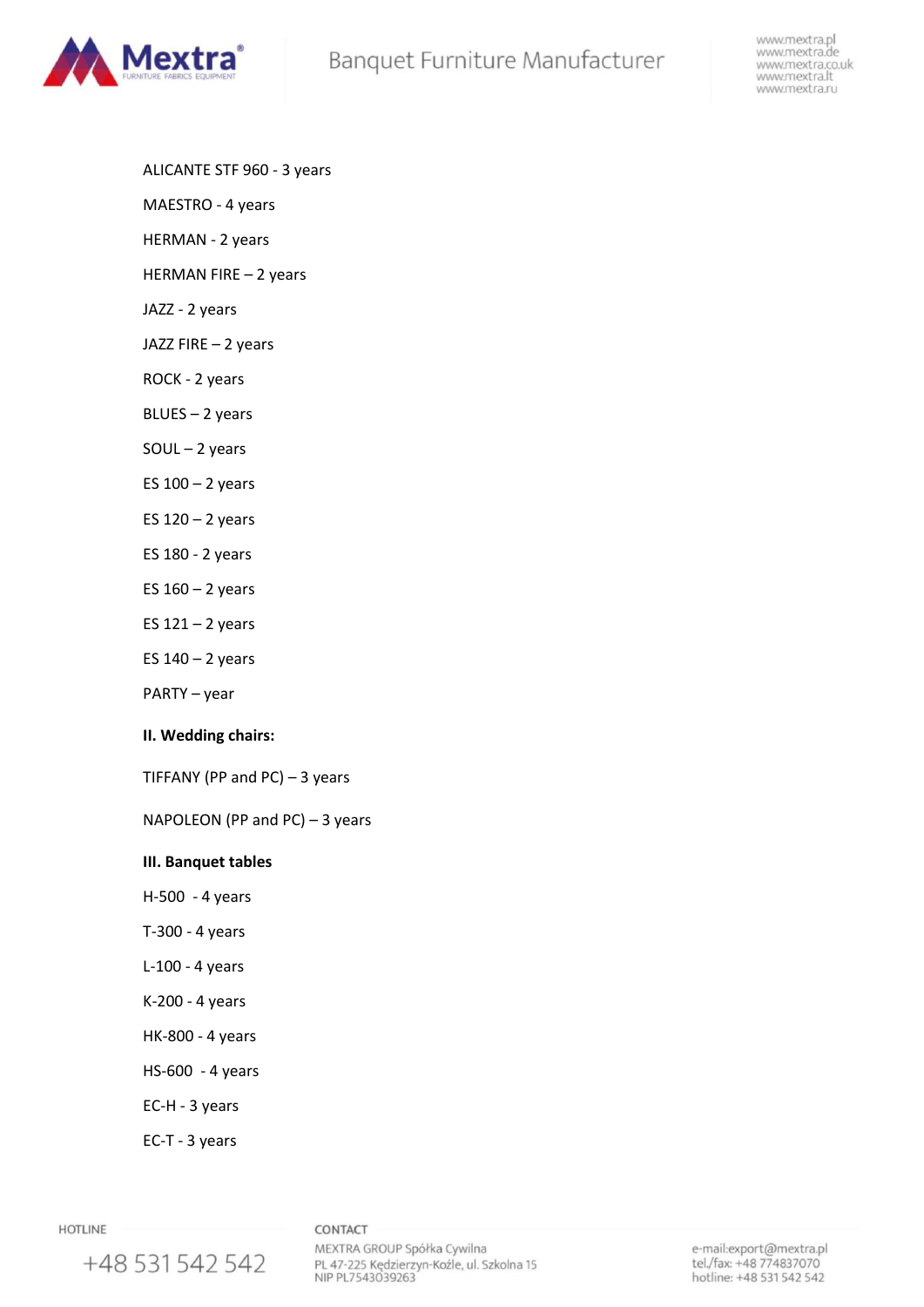

EC-HK - 3 years EC-L - 3 years EC-HS - 3 years  $EC-K-3$  years GERDA - 2 years DORA – 3 years PABLO - 2 years FOLD - 2 years CUBE - 2 years

## **IV. Banquet textiles**

Banquet covers - 1 year (with the exception of the SLIMTEX 200 banquet cover, which is not covered by the warranty and which excludes warranty rights, due to the use of standard, unreinforced legs that are prone to faster wear).

Banquet tablecloths – 1 year

Skirting / valance - 1 year

# **V. Catering furniture:**

## **Catering tables:**

80272 – 10 years

80350 – 10 years

- 280299 10 years
- 280301 10 years
- 80176 10 years
- 4473 10 years
- 80165 10 years

80568 – 10 years

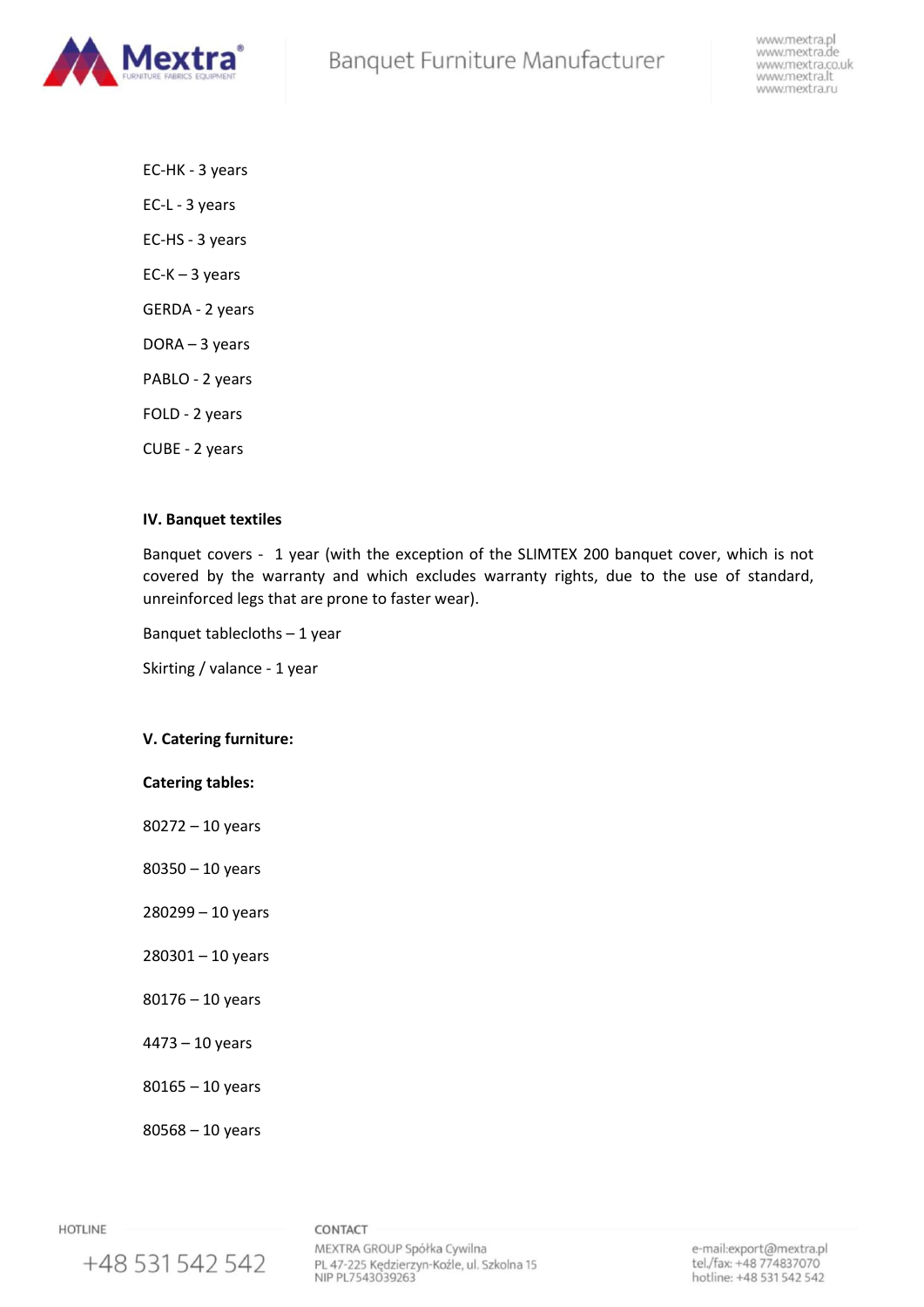

- 22673 10 years
- 80121 10 years
- 80362 10 years
- 70183 2 years
- 70152 2 years
- 80471 1 year
- **Catering chairs:**
- 80615 2 years
- BETA 2 years
- 7077 1 year
- Poly-9 2 years
- Poly-7 2 years
- POLYFOLD 2 years

# **Trolleys for catering furniture:**

- 80279 1 year
- 80525 2 years
- 80339 2 years
- 80193 2 years

# **VI. Conference chairs and tables:**

ISO24H - 2 years

ISO PLUS – 2 years

**HOTLINE** 

+48 531 542 542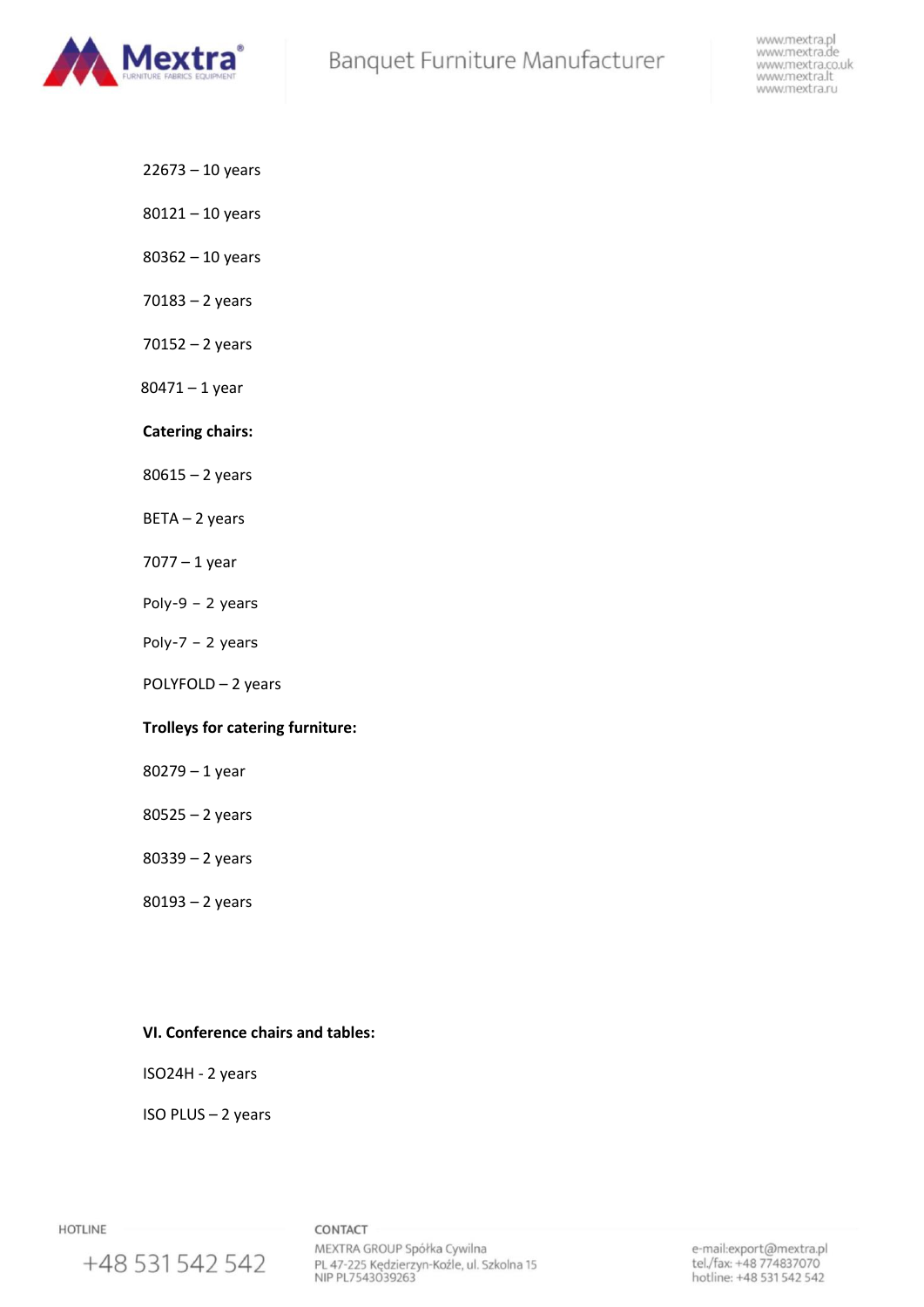

- ISO CLEAN 2 years
- ISO MESH 2 years
- ISO BENCH 2 years
- SAMBA 2 years
- BETA 2 years
- LUNGO 2 years
- ESPRESSO 2 years
- TRACY 2 years
- ALINA 2 years
- WEST 2 years
- PRYMUS 2 years
- $MAXI 2$  years
- HUGO 2 years

# **VII. Wooden chairs and tables:**

- TOP COLLECTION 2 years
- PREMIUM COLLECTION 2 years
- WOODEN TABLES 2 years

# **VIII. Plastic chairs:**

- SIESTA 3 years
- BOOM 3 years
- TOKYO 3 years
- HAVANA 3 years
- CHIAVARI 3 years

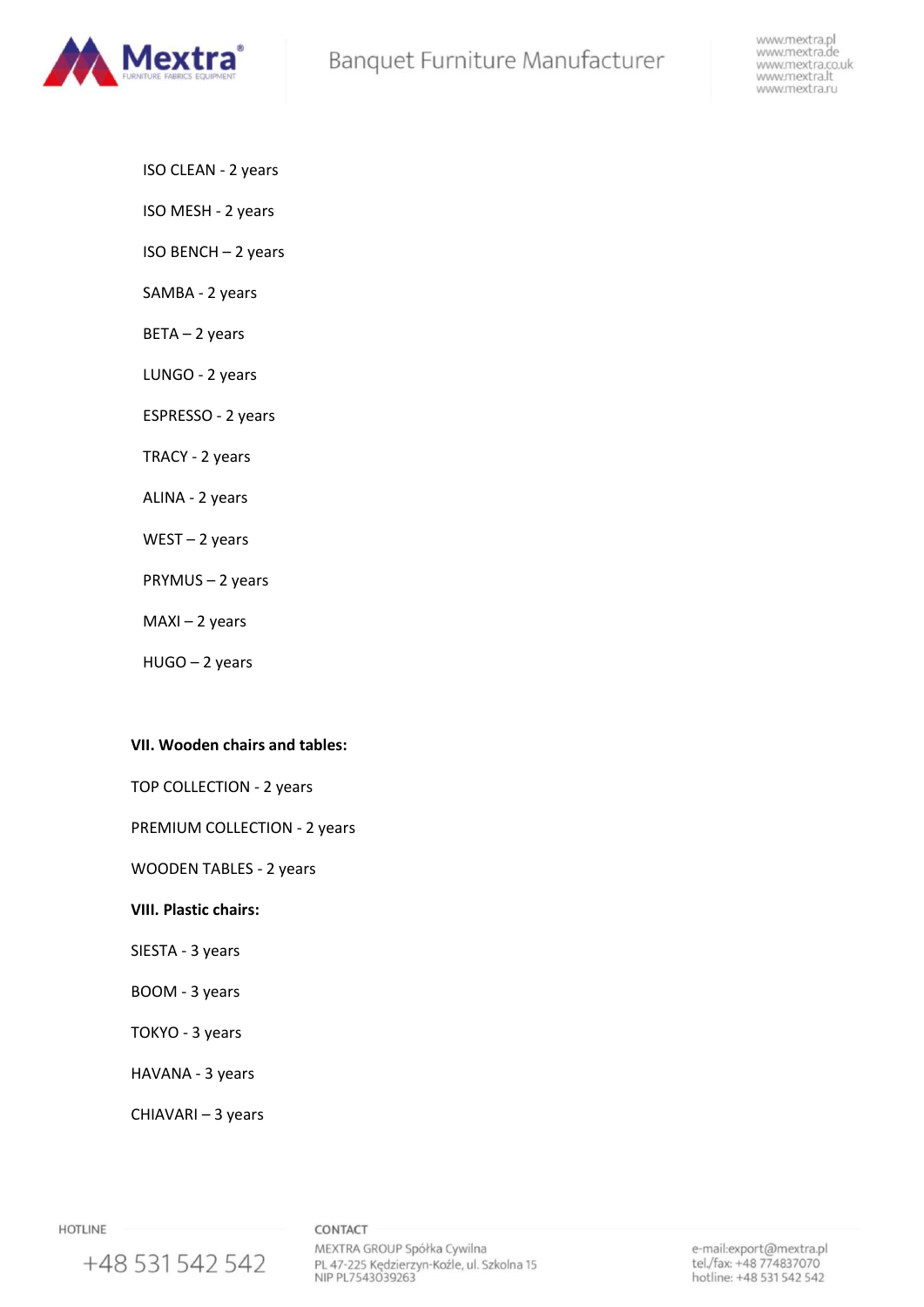

- FIORINI 2 years
- **IX. Cafe chairs:**
- PARIS 2 years
- MONET 2 years

## **X. Cafe tables:**

- TRACY 2 years
- TRACY DUO 2 years
- ALINA 3 2 years
- $ROXY 1$  year
- ROXY DUO 1 year
- VERA 1 year
- VERA DUO 1 year
- FLORYDA 2 years
- X-TYPE 2 years
- KLARA 1 year
- DONA 1 year
- NELA 1 year
- PARIS 2 years
- ALEX 2 years
- ALEX DUO 2 years
- FELIX 2 years
- CROSS 2 years
- CROSS DUO 2 years
- BRUNO 2 years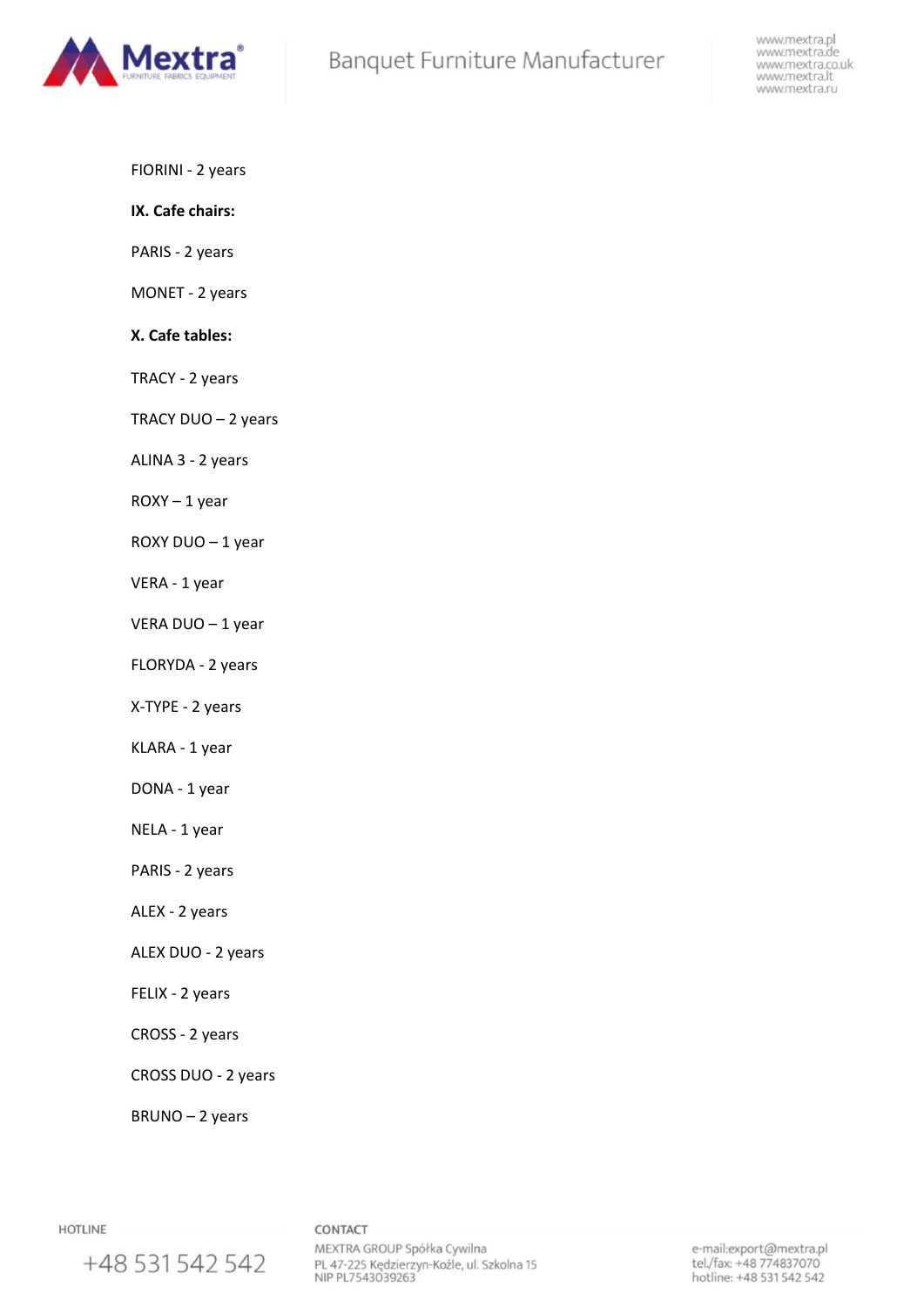

The table bases of Roxy, Roxy Duo, Klara, Vera, Vera Duo, Nela have plastic weights that can be damaged, in a way of cracks. This is a natural feature of the product, resulting from its specifications. Therefore, complaints about the above-mentioned products, I will not be considered for this type of damage.

## **XI. Buffet Tables** - 2 years

## **XII. Restaurant Tables** - 2 years

LOFT - 2 years

**XIII. Beer Sets** - 1 year

#### **XIV. OUTDOOR:**

#### **Chairs:**

MARIO – 2 years

- NICOLA 2 years
- ANDREA 2 years

MARCO – 2 years

## **TABLE BASES:**

OSCAR OUTDOOR – 2 years

OSCAR OUTDOOR DUO – 2 years

X-TYPE OUTDOOR – 2 years

## **TABLETOPS:**

WERZALIT TABLETOPS – 2 years

HPL TABLETOPS – 2 years

X-TOP TABLETOP – 2 years

31. The goods, which present characteristics of inappropriate use or other than intended use, by way of ordinary wear and tear and mechanically damaged goods, and in particular damaged due to:

a) repair or making construction changes regarding subject of sale,

b) operation inconsistent with the producer's recommendations,

c) harmful actions taken toward the product with sharp, blunt or rough, objects,

d) inappropriate storage,

**HOTLINE** 

CONTACT

+48 531 542 542

MEXTRA GROUP Spółka Cywilna PL 47-225 Kędzierzyn-Koźle, ul. Szkolna 15 NIP PL7543039263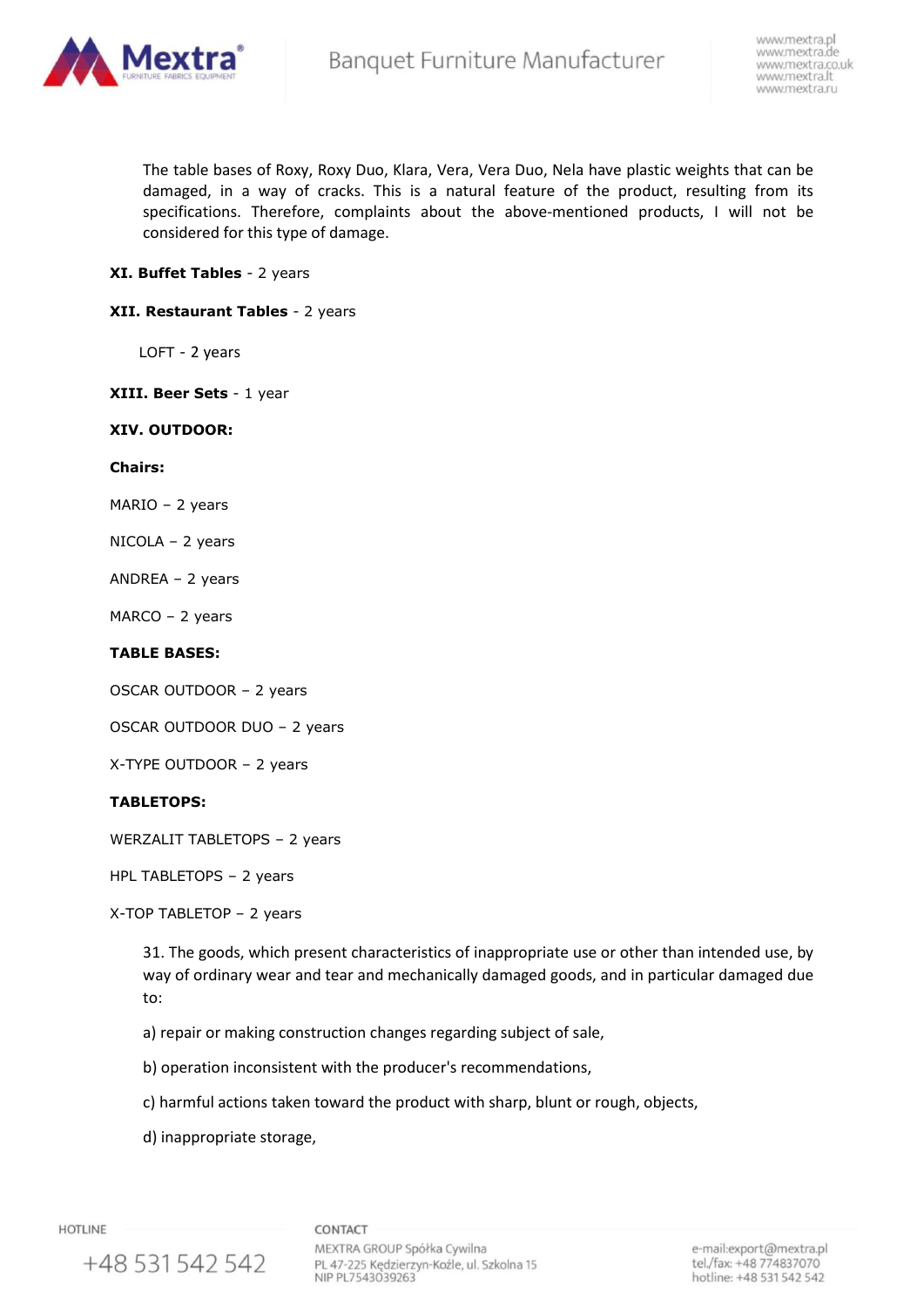

e) non-compliance to the maintenance manual, as well as using inappropriate cleaning products, not recommended by the producer (in particular caustic substances and acids),

f) using goods for the purposes not intended for its use, influence of external factors, towards which the Seller has no impact, is not covered under the guarantee.

32. The guarantee regarding banquet chairs does not also include upholstery, in particular its staining, cutting and the seats inside, as well as varnish layer regarding construction of the chair, in particular abrasions, bruises and scratches. The guarantee regarding banquet tables does not include tabletop, its scratching, swelling or damage of the edge's strip, whereas in case of banquet textiles the guarantee does not cover damage of the material, its staining, cutting and wiping, damage regarding footers of the elastic covers as well as colour and shades of the fabric.

33. Coffee tables are not intended to be precisely flat and slotless joined. The construction of the cafe table does not allow perfect adjustment (leveling) of the surfaces of the tables by connecting few of them into one row.

34. The buyer is obliged to check the goods within the time and manner accepted in case of goods of such type and to notify the Seller about defect of goods within 14 days from the moment such defect was detected. 33. If the Buyer does not perform the check in the manner specified in the previous point or, when after the check the Buyer does not notify the Seller within 14 days from the time the defect was found, the Buyer cannot pursue his rights by way of guarantee regarding physical defects, if such defects could have been detected during the check, which would be carried out with adequate care, unless the defect was deceitfully concealed by the Seller.

35. In case when the defect is detected the Buyer shall notify the Seller in written form about the faulty goods within the 14 days time since the defect was detected. Such notification shall be made on the form (a complaint notification form) and sent via electronic mail to the following address: biuro@mextra.pl, or with the help of registered letter to the following address: Małgorzata Jaremko and Piotr Domański running business activity as partners of private partnership: MEXTRA GROUP Spółka cywilna, ul. Szkolna 15, 47-225 Kędzierzyn-Koźle, together with photos of all faulty goods, taken in such manner, that the Seller could verify and estimate the defect of goods. The notification (complaint report/return of goods) can be found on the internet website www.mextra.pl. Precise and thorough completion of the notification (a complaint notification form) and enclosing of photos of all faulty goods shall significantly contribute to faster execution of complaint.

36. In case of failure to meet the deadline regarding notification of the Seller concerning the defect of goods on the principles described above or when the photos regarding all faulty goods, taken by the Customer in the manner enabling the Seller to verify and estimate the defects of goods, are not enclosed to the complaint report, the Buyer's rights by way of guarantee expire and do not produce any legal effects against the Seller.

37. However the basis to consider a complaint regarding damaged goods/goods in short supply during transport is drawing up a damage protocol with the carrier's courier, forwarder or Seller and sending it together with a complaint report according to the above-mentioned procedure.

**HOTLINE** 

+48 531 542 542